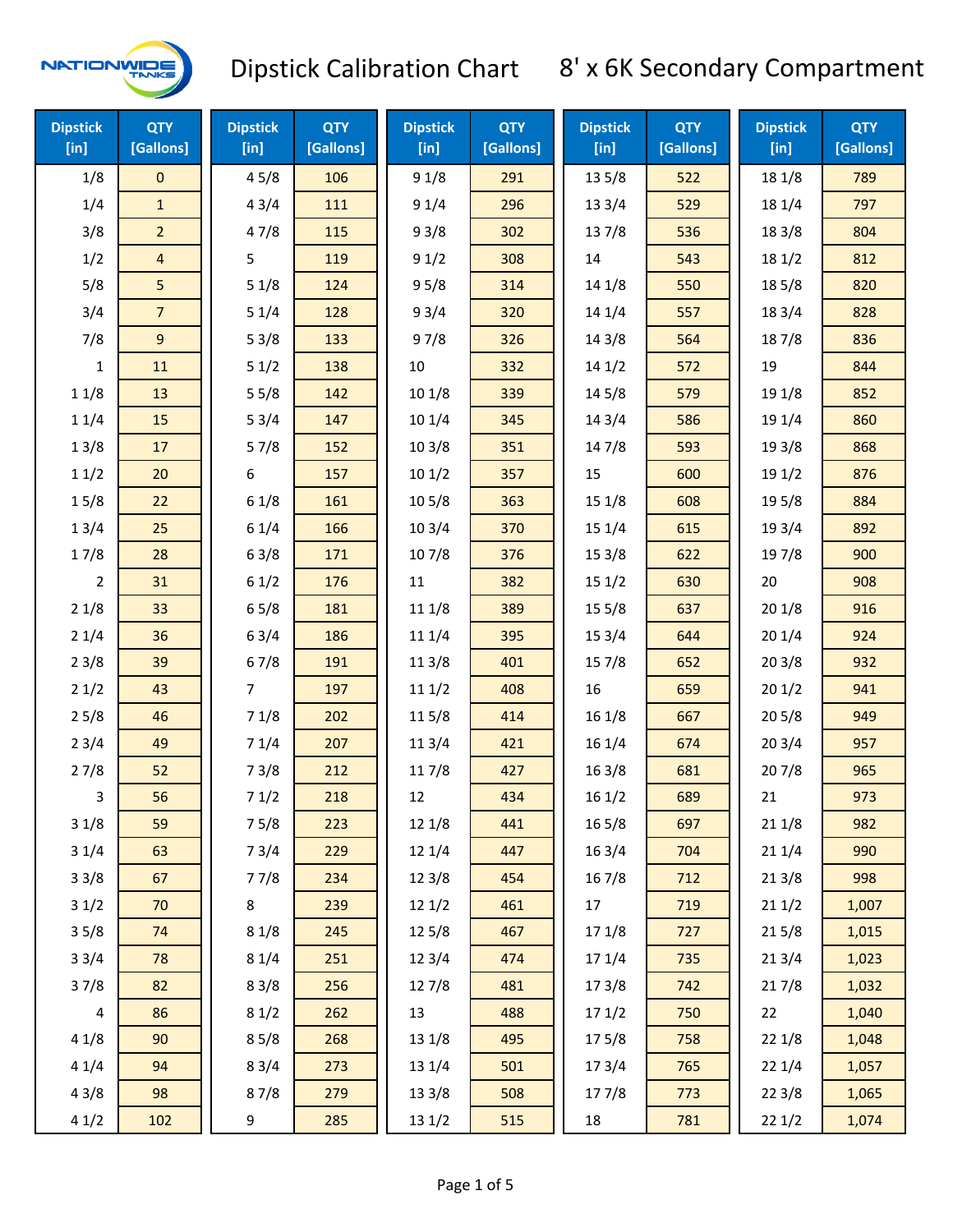

| <b>Dipstick</b><br>$[$ in] | <b>QTY</b><br>[Gallons] | <b>Dipstick</b><br>$[$ in] | <b>QTY</b><br>[Gallons] | <b>Dipstick</b><br>$[$ in] | <b>QTY</b><br>[Gallons] | <b>Dipstick</b><br>$[$ in] | <b>QTY</b><br>[Gallons] | <b>Dipstick</b><br>$[$ in] | <b>QTY</b><br>[Gallons] |
|----------------------------|-------------------------|----------------------------|-------------------------|----------------------------|-------------------------|----------------------------|-------------------------|----------------------------|-------------------------|
| 225/8                      | 1,082                   | 271/8                      | 1,397                   | 315/8                      | 1,727                   | 36 1/8                     | 2,070                   | 40 5/8                     | 2,422                   |
| 223/4                      | 1,091                   | 271/4                      | 1,406                   | 313/4                      | 1,737                   | 361/4                      | 2,080                   | 403/4                      | 2,432                   |
| 227/8                      | 1,099                   | 273/8                      | 1,415                   | 317/8                      | 1,746                   | 363/8                      | 2,090                   | 407/8                      | 2,442                   |
| 23                         | 1,108                   | 271/2                      | 1,424                   | 32                         | 1,755                   | 361/2                      | 2,099                   | 41                         | 2,452                   |
| 231/8                      | 1,116                   | 275/8                      | 1,433                   | 321/8                      | 1,765                   | $36\,5/8$                  | 2,109                   | 41 1/8                     | 2,461                   |
| 231/4                      | 1,125                   | 273/4                      | 1,442                   | 32 1/4                     | 1,774                   | 363/4                      | 2,119                   | 411/4                      | 2,471                   |
| 23 3/8                     | 1,133                   | 277/8                      | 1,451                   | 323/8                      | 1,784                   | 367/8                      | 2,128                   | 413/8                      | 2,481                   |
| 231/2                      | 1,142                   | 28                         | 1,460                   | 321/2                      | 1,793                   | 37                         | 2,138                   | 411/2                      | 2,491                   |
| 235/8                      | 1,150                   | 28 1/8                     | 1,469                   | 325/8                      | 1,803                   | 371/8                      | 2,148                   | 41 5/8                     | 2,501                   |
| 233/4                      | 1,159                   | 28 1/4                     | 1,478                   | 323/4                      | 1,812                   | 37 1/4                     | 2,158                   | 41 3/4                     | 2,511                   |
| 237/8                      | 1,168                   | 28 3/8                     | 1,487                   | 327/8                      | 1,822                   | 373/8                      | 2,167                   | 417/8                      | 2,521                   |
| 24                         | 1,176                   | 281/2                      | 1,496                   | 33                         | 1,831                   | 371/2                      | 2,177                   | 42                         | 2,531                   |
| 24 1/8                     | 1,185                   | 28 5/8                     | 1,505                   | 33 1/8                     | 1,840                   | 375/8                      | 2,187                   | 42 1/8                     | 2,540                   |
| 241/4                      | 1,193                   | 28 3/4                     | 1,514                   | 33 1/4                     | 1,850                   | 373/4                      | 2,196                   | 42 1/4                     | 2,550                   |
| 243/8                      | 1,202                   | 287/8                      | 1,523                   | 33 3/8                     | 1,859                   | 377/8                      | 2,206                   | 42 3/8                     | 2,560                   |
| 241/2                      | 1,211                   | 29                         | 1,533                   | 331/2                      | 1,869                   | 38                         | 2,216                   | 421/2                      | 2,570                   |
| 245/8                      | 1,220                   | 29 1/8                     | 1,542                   | 335/8                      | 1,878                   | 38 1/8                     | 2,226                   | 42 5/8                     | 2,580                   |
| 243/4                      | 1,228                   | 29 1/4                     | 1,551                   | 33 3/4                     | 1,888                   | 38 1/4                     | 2,236                   | 423/4                      | 2,590                   |
| 24 7/8                     | 1,237                   | 293/8                      | 1,560                   | 337/8                      | 1,898                   | 38 3/8                     | 2,245                   | 42 7/8                     | 2,600                   |
| 25                         | 1,246                   | 29 1/2                     | 1,569                   | 34                         | 1,907                   | 381/2                      | 2,255                   | 43                         | 2,610                   |
| 251/8                      | 1,255                   | 29 5/8                     | 1,579                   | 34 1/8                     | 1,917                   | 385/8                      | 2,265                   | 43 1/8                     | 2,620                   |
| 251/4                      | 1,263                   | 29 3/4                     | 1,588                   | 34 1/4                     | 1,926                   | 38 3/4                     | 2,275                   | 43 1/4                     | 2,630                   |
| 253/8                      | 1,272                   | 297/8                      | 1,597                   | 34 3/8                     | 1,936                   | 387/8                      | 2,284                   | 43 3/8                     | 2,640                   |
| 251/2                      | 1,281                   | 30                         | 1,606                   | 341/2                      | 1,945                   | 39                         | 2,294                   | 431/2                      | 2,650                   |
| 255/8                      | 1,290                   | 30 1/8                     | 1,615                   | 345/8                      | 1,955                   | 39 1/8                     | 2,304                   | 43 5/8                     | 2,659                   |
| 253/4                      | 1,299                   | 30 1/4                     | 1,625                   | 34 3/4                     | 1,964                   | 39 1/4                     | 2,314                   | 43 3/4                     | 2,669                   |
| 257/8                      | 1,307                   | 303/8                      | 1,634                   | 347/8                      | 1,974                   | 39 3/8                     | 2,324                   | 437/8                      | 2,679                   |
| 26                         | 1,316                   | 301/2                      | 1,643                   | 35                         | 1,984                   | 39 1/2                     | 2,333                   | 44                         | 2,689                   |
| 26 1/8                     | 1,325                   | 305/8                      | 1,653                   | 35 1/8                     | 1,993                   | 39 5/8                     | 2,343                   | 44 1/8                     | 2,699                   |
| 26 1/4                     | 1,334                   | 303/4                      | 1,662                   | 35 1/4                     | 2,003                   | 39 3/4                     | 2,353                   | 44 1/4                     | 2,709                   |
| 263/8                      | 1,343                   | 307/8                      | 1,671                   | 35 3/8                     | 2,012                   | 397/8                      | 2,363                   | 44 3/8                     | 2,719                   |
| 261/2                      | 1,352                   | 31                         | 1,681                   | 351/2                      | 2,022                   | 40                         | 2,373                   | 44 1/2                     | 2,729                   |
| 26 5/8                     | 1,361                   | 31 1/8                     | 1,690                   | 355/8                      | 2,032                   | 40 1/8                     | 2,383                   | 44 5/8                     | 2,739                   |
| 263/4                      | 1,370                   | 31 1/4                     | 1,699                   | 353/4                      | 2,041                   | 40 1/4                     | 2,392                   | 44 3/4                     | 2,749                   |
| 267/8                      | 1,379                   | 31 3/8                     | 1,709                   | 357/8                      | 2,051                   | 40 3/8                     | 2,402                   | 447/8                      | 2,759                   |
| 27                         | 1,388                   | 311/2                      | 1,718                   | 36                         | 2,061                   | 40 1/2                     | 2,412                   | 45                         | 2,769                   |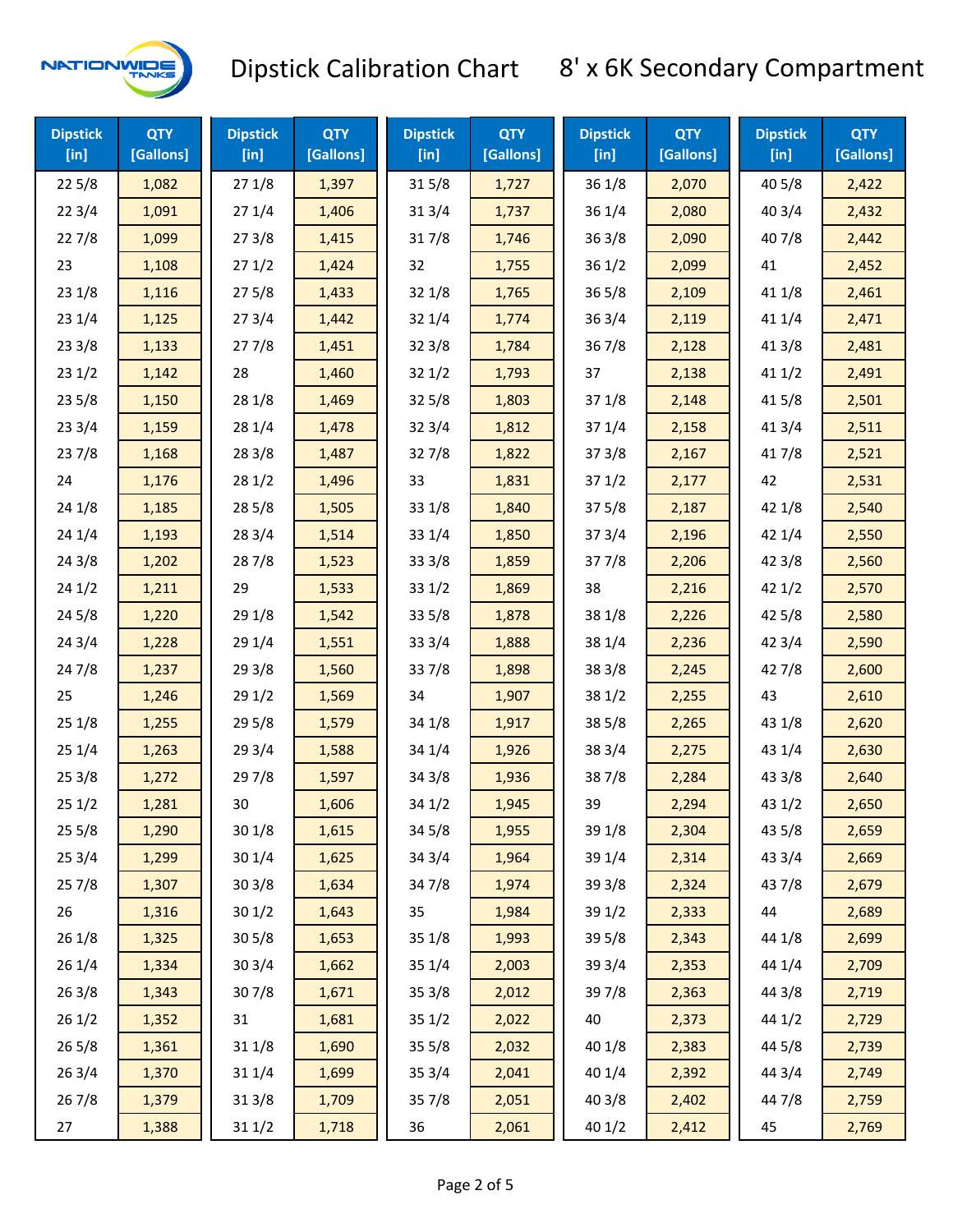

| <b>Dipstick</b><br>$[$ in] | <b>QTY</b><br>[Gallons] | <b>Dipstick</b><br>$[$ in] | <b>QTY</b><br>[Gallons] | <b>Dipstick</b><br>$[$ in] | <b>QTY</b><br>[Gallons] | <b>Dipstick</b><br>$[$ in] | <b>QTY</b><br>[Gallons] | <b>Dipstick</b><br>$[$ in] | <b>QTY</b><br>[Gallons] |
|----------------------------|-------------------------|----------------------------|-------------------------|----------------------------|-------------------------|----------------------------|-------------------------|----------------------------|-------------------------|
| 45 1/8                     | 2,779                   | 49 5/8                     | 3,138                   | 54 1/8                     | 3,495                   | 58 5/8                     | 3,849                   | 63 1/8                     | 4,195                   |
| 45 1/4                     | 2,789                   | 49 3/4                     | 3,148                   | 54 1/4                     | 3,505                   | 58 3/4                     | 3,859                   | 63 1/4                     | 4,204                   |
| 45 3/8                     | 2,799                   | 49 7/8                     | 3,158                   | 54 3/8                     | 3,515                   | 587/8                      | 3,868                   | 63 3/8                     | 4,214                   |
| 45 1/2                     | 2,809                   | 50                         | 3,168                   | 54 1/2                     | 3,525                   | 59                         | 3,878                   | 63 1/2                     | 4,223                   |
| 45 5/8                     | 2,819                   | 50 1/8                     | 3,178                   | 54 5/8                     | 3,535                   | 59 1/8                     | 3,888                   | 63 5/8                     | 4,232                   |
| 453/4                      | 2,829                   | 50 1/4                     | 3,188                   | 54 3/4                     | 3,545                   | 59 1/4                     | 3,897                   | 63 3/4                     | 4,242                   |
| 45 7/8                     | 2,839                   | 503/8                      | 3,198                   | 547/8                      | 3,555                   | 59 3/8                     | 3,907                   | 637/8                      | 4,251                   |
| 46                         | 2,849                   | 501/2                      | 3,207                   | 55                         | 3,565                   | 59 1/2                     | 3,917                   | 64                         | 4,261                   |
| 46 1/8                     | 2,859                   | 505/8                      | 3,217                   | 55 1/8                     | 3,575                   | 59 5/8                     | 3,927                   | 64 1/8                     | 4,270                   |
| 46 1/4                     | 2,868                   | 503/4                      | 3,227                   | 55 1/4                     | 3,584                   | 59 3/4                     | 3,936                   | 64 1/4                     | 4,280                   |
| 46 3/8                     | 2,878                   | 507/8                      | 3,237                   | 55 3/8                     | 3,594                   | 597/8                      | 3,946                   | 64 3/8                     | 4,289                   |
| 46 1/2                     | 2,888                   | 51                         | 3,247                   | 551/2                      | 3,604                   | 60                         | 3,956                   | 64 1/2                     | 4,298                   |
| 46 5/8                     | 2,898                   | 51 1/8                     | 3,257                   | 55 5/8                     | 3,614                   | 60 1/8                     | 3,965                   | 64 5/8                     | 4,308                   |
| 46 3/4                     | 2,908                   | 51 1/4                     | 3,267                   | 55 3/4                     | 3,624                   | 60 1/4                     | 3,975                   | 64 3/4                     | 4,317                   |
| 46 7/8                     | 2,918                   | 513/8                      | 3,277                   | 55 7/8                     | 3,634                   | 603/8                      | 3,984                   | 64 7/8                     | 4,326                   |
| 47                         | 2,928                   | 51 1/2                     | 3,287                   | 56                         | 3,643                   | 601/2                      | 3,994                   | 65                         | 4,336                   |
| 47 1/8                     | 2,938                   | 515/8                      | 3,297                   | 56 1/8                     | 3,653                   | 605/8                      | 4,004                   | 65 1/8                     | 4,345                   |
| 47 1/4                     | 2,948                   | 51 3/4                     | 3,307                   | 56 1/4                     | 3,663                   | 60 3/4                     | 4,013                   | 65 1/4                     | 4,354                   |
| 47 3/8                     | 2,958                   | 517/8                      | 3,317                   | 56 3/8                     | 3,673                   | 607/8                      | 4,023                   | 65 3/8                     | 4,364                   |
| 471/2                      | 2,968                   | 52                         | 3,327                   | 56 1/2                     | 3,683                   | 61                         | 4,033                   | 65 1/2                     | 4,373                   |
| 475/8                      | 2,978                   | 521/8                      | 3,337                   | 56 5/8                     | 3,693                   | 61 1/8                     | 4,042                   | 65 5/8                     | 4,382                   |
| 47 3/4                     | 2,988                   | 52 1/4                     | 3,347                   | 56 3/4                     | 3,702                   | 61 1/4                     | 4,052                   | 65 3/4                     | 4,391                   |
| 47 7/8                     | 2,998                   | 523/8                      | 3,357                   | 567/8                      | 3,712                   | 61 3/8                     | 4,061                   | 65 7/8                     | 4,401                   |
| 48                         | 3,008                   | 521/2                      | 3,367                   | 57                         | 3,722                   | 611/2                      | 4,071                   | 66                         | 4,410                   |
| 48 1/8                     | 3,018                   | 525/8                      | 3,377                   | 57 1/8                     | 3,732                   | 615/8                      | 4,080                   | 66 1/8                     | 4,419                   |
| 48 1/4                     | 3,028                   | 52 3/4                     | 3,386                   | 57 1/4                     | 3,742                   | 61 3/4                     | 4,090                   | 66 1/4                     | 4,428                   |
| 48 3/8                     | 3,038                   | 527/8                      | 3,396                   | 57 3/8                     | 3,751                   | 617/8                      | 4,100                   | 66 3/8                     | 4,438                   |
| 48 1/2                     | 3,048                   | 53                         | 3,406                   | 57 1/2                     | 3,761                   | 62                         | 4,109                   | 66 1/2                     | 4,447                   |
| 48 5/8                     | 3,058                   | 53 1/8                     | 3,416                   | 57 5/8                     | 3,771                   | 62 1/8                     | 4,119                   | 66 5/8                     | 4,456                   |
| 48 3/4                     | 3,068                   | 53 1/4                     | 3,426                   | 573/4                      | 3,781                   | 62 1/4                     | 4,128                   | 66 3/4                     | 4,465                   |
| 487/8                      | 3,078                   | 53 3/8                     | 3,436                   | 577/8                      | 3,790                   | 62 3/8                     | 4,138                   | 667/8                      | 4,474                   |
| 49                         | 3,088                   | 53 1/2                     | 3,446                   | 58                         | 3,800                   | 621/2                      | 4,147                   | 67                         | 4,484                   |
| 49 1/8                     | 3,098                   | 53 5/8                     | 3,456                   | 58 1/8                     | 3,810                   | $62\,5/8$                  | 4,157                   | 671/8                      | 4,493                   |
| 49 1/4                     | 3,108                   | 53 3/4                     | 3,466                   | 58 1/4                     | 3,820                   | 62 3/4                     | 4,166                   | 671/4                      | 4,502                   |
| 49 3/8                     | 3,118                   | 537/8                      | 3,476                   | 58 3/8                     | 3,829                   | 627/8                      | 4,176                   | 67 3/8                     | 4,511                   |
| 49 1/2                     | 3,128                   | 54                         | 3,486                   | 58 1/2                     | 3,839                   | 63                         | 4,185                   | 67 1/2                     | 4,520                   |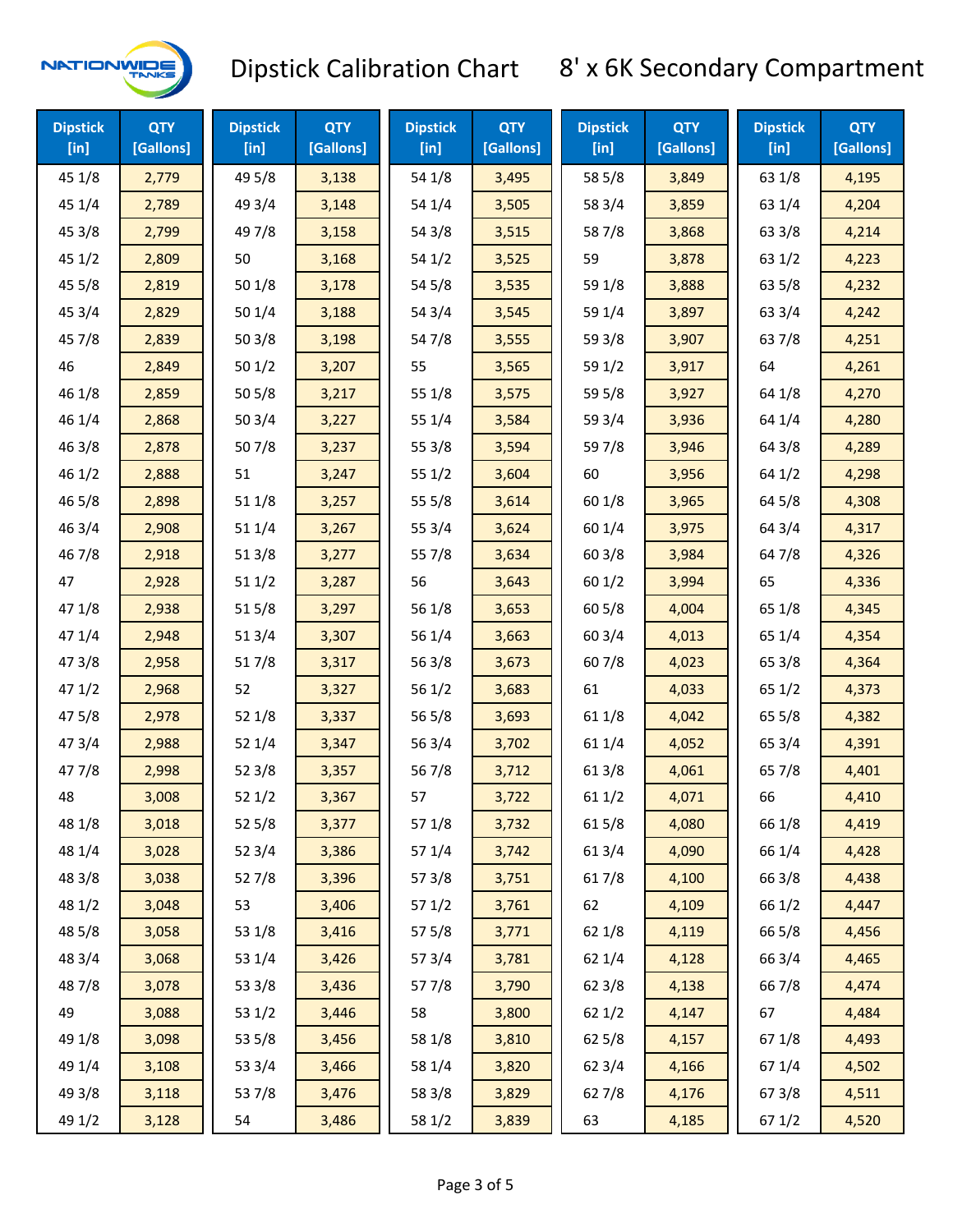

| <b>Dipstick</b><br>$[$ in] | <b>QTY</b><br>[Gallons] | <b>Dipstick</b><br>$[$ in] | <b>QTY</b><br>[Gallons] | <b>Dipstick</b><br>$[$ in] | <b>QTY</b><br>[Gallons] | <b>Dipstick</b><br>$[$ in] | <b>QTY</b><br>[Gallons] | <b>Dipstick</b><br>$[$ in] | <b>QTY</b><br>[Gallons] |
|----------------------------|-------------------------|----------------------------|-------------------------|----------------------------|-------------------------|----------------------------|-------------------------|----------------------------|-------------------------|
| 67 5/8                     | 4,529                   | 72 1/8                     | 4,849                   | 765/8                      | 5,148                   | 81 1/8                     | 5,423                   | 85 5/8                     | 5,665                   |
| 67 3/4                     | 4,538                   | 72 1/4                     | 4,857                   | 763/4                      | 5,156                   | 81 1/4                     | 5,430                   | 85 3/4                     | 5,672                   |
| 67 7/8                     | 4,547                   | 72 3/8                     | 4,866                   | 767/8                      | 5,164                   | 81 3/8                     | 5,437                   | 857/8                      | 5,678                   |
| 68                         | 4,556                   | 72 1/2                     | 4,874                   | 77                         | 5,172                   | 81 1/2                     | 5,445                   | 86                         | 5,684                   |
| 68 1/8                     | 4,566                   | 725/8                      | 4,883                   | 77 1/8                     | 5,180                   | 815/8                      | 5,452                   | 86 1/8                     | 5,690                   |
| 68 1/4                     | 4,575                   | 72 3/4                     | 4,892                   | 77 1/4                     | 5,188                   | 813/4                      | 5,459                   | 86 1/4                     | 5,696                   |
| 68 3/8                     | 4,584                   | 727/8                      | 4,900                   | 77 3/8                     | 5,196                   | 817/8                      | 5,466                   | 86 3/8                     | 5,702                   |
| 68 1/2                     | 4,593                   | 73                         | 4,909                   | 771/2                      | 5,204                   | 82                         | 5,473                   | 86 1/2                     | 5,708                   |
| 68 5/8                     | 4,602                   | 73 1/8                     | 4,917                   | 775/8                      | 5,212                   | 82 1/8                     | 5,480                   | 865/8                      | 5,714                   |
| 68 3/4                     | 4,611                   | 73 1/4                     | 4,926                   | 773/4                      | 5,220                   | 82 1/4                     | 5,487                   | 86 3/4                     | 5,720                   |
| 687/8                      | 4,620                   | 73 3/8                     | 4,934                   | 777/8                      | 5,228                   | 823/8                      | 5,494                   | 867/8                      | 5,726                   |
| 69                         | 4,629                   | 73 1/2                     | 4,943                   | 78                         | 5,235                   | 82 1/2                     | 5,501                   | 87                         | 5,731                   |
| 69 1/8                     | 4,638                   | 73 5/8                     | 4,951                   | 78 1/8                     | 5,243                   | 825/8                      | 5,508                   | 871/8                      | 5,737                   |
| 69 1/4                     | 4,647                   | 73 3/4                     | 4,959                   | 78 1/4                     | 5,251                   | 82 3/4                     | 5,515                   | 871/4                      | 5,743                   |
| 69 3/8                     | 4,655                   | 737/8                      | 4,968                   | 78 3/8                     | 5,259                   | 827/8                      | 5,522                   | 87 3/8                     | 5,749                   |
| 69 1/2                     | 4,664                   | 74                         | 4,976                   | 78 1/2                     | 5,266                   | 83                         | 5,528                   | 871/2                      | 5,754                   |
| 69 5/8                     | 4,673                   | 74 1/8                     | 4,985                   | 78 5/8                     | 5,274                   | 83 1/8                     | 5,535                   | 87 5/8                     | 5,760                   |
| 69 3/4                     | 4,682                   | 74 1/4                     | 4,993                   | 78 3/4                     | 5,282                   | 83 1/4                     | 5,542                   | 87 3/4                     | 5,766                   |
| 697/8                      | 4,691                   | 74 3/8                     | 5,001                   | 787/8                      | 5,289                   | 83 3/8                     | 5,549                   | 877/8                      | 5,771                   |
| 70                         | 4,700                   | 74 1/2                     | 5,010                   | 79                         | 5,297                   | 83 1/2                     | 5,556                   | 88                         | 5,777                   |
| 70 1/8                     | 4,709                   | 74 5/8                     | 5,018                   | 79 1/8                     | 5,305                   | 83 5/8                     | 5,562                   | 88 1/8                     | 5,782                   |
| 70 1/4                     | 4,718                   | 74 3/4                     | 5,026                   | 79 1/4                     | 5,312                   | 83 3/4                     | 5,569                   | 88 1/4                     | 5,788                   |
| 70 3/8                     | 4,726                   | 74 7/8                     | 5,035                   | 79 3/8                     | 5,320                   | 837/8                      | 5,576                   | 88 3/8                     | 5,793                   |
| 70 1/2                     | 4,735                   | 75                         | 5,043                   | 79 1/2                     | 5,327                   | 84                         | 5,582                   | 88 1/2                     | 5,798                   |
| 70 5/8                     | 4,744                   | 75 1/8                     | 5,051                   | 79 5/8                     | 5,335                   | 84 1/8                     | 5,589                   | 88 5/8                     | 5,804                   |
| 70 3/4                     | 4,753                   | 75 1/4                     | 5,059                   | 79 3/4                     | 5,342                   | 84 1/4                     | 5,595                   | 88 3/4                     | 5,809                   |
| 70 7/8                     | 4,762                   | 75 3/8                     | 5,067                   | 79 7/8                     | 5,350                   | 84 3/8                     | 5,602                   | 887/8                      | 5,814                   |
| 71                         | 4,770                   | 75 1/2                     | 5,076                   | 80                         | 5,357                   | 84 1/2                     | 5,608                   | 89                         | 5,820                   |
| 71 1/8                     | 4,779                   | 75 5/8                     | 5,084                   | 80 1/8                     | 5,365                   | 84 5/8                     | 5,615                   | 89 1/8                     | 5,825                   |
| 71 1/4                     | 4,788                   | 75 3/4                     | 5,092                   | 80 1/4                     | 5,372                   | 84 3/4                     | 5,621                   | 89 1/4                     | 5,830                   |
| 713/8                      | 4,797                   | 75 7/8                     | 5,100                   | 80 3/8                     | 5,379                   | 847/8                      | 5,628                   | 89 3/8                     | 5,835                   |
| 71 1/2                     | 4,805                   | 76                         | 5,108                   | 80 1/2                     | 5,387                   | 85                         | 5,634                   | 89 1/2                     | 5,840                   |
| 715/8                      | 4,814                   | 76 1/8                     | 5,116                   | 80 5/8                     | 5,394                   | 85 1/8                     | 5,640                   | 89 5/8                     | 5,845                   |
| 713/4                      | 4,823                   | 76 1/4                     | 5,124                   | 80 3/4                     | 5,401                   | 85 1/4                     | 5,647                   | 89 3/4                     | 5,850                   |
| 717/8                      | 4,831                   | 763/8                      | 5,132                   | 807/8                      | 5,409                   | 85 3/8                     | 5,653                   | 89 7/8                     | 5,855                   |
| 72                         | 4,840                   | 76 1/2                     | 5,140                   | 81                         | 5,416                   | 85 1/2                     | 5,659                   | 90                         | 5,860                   |